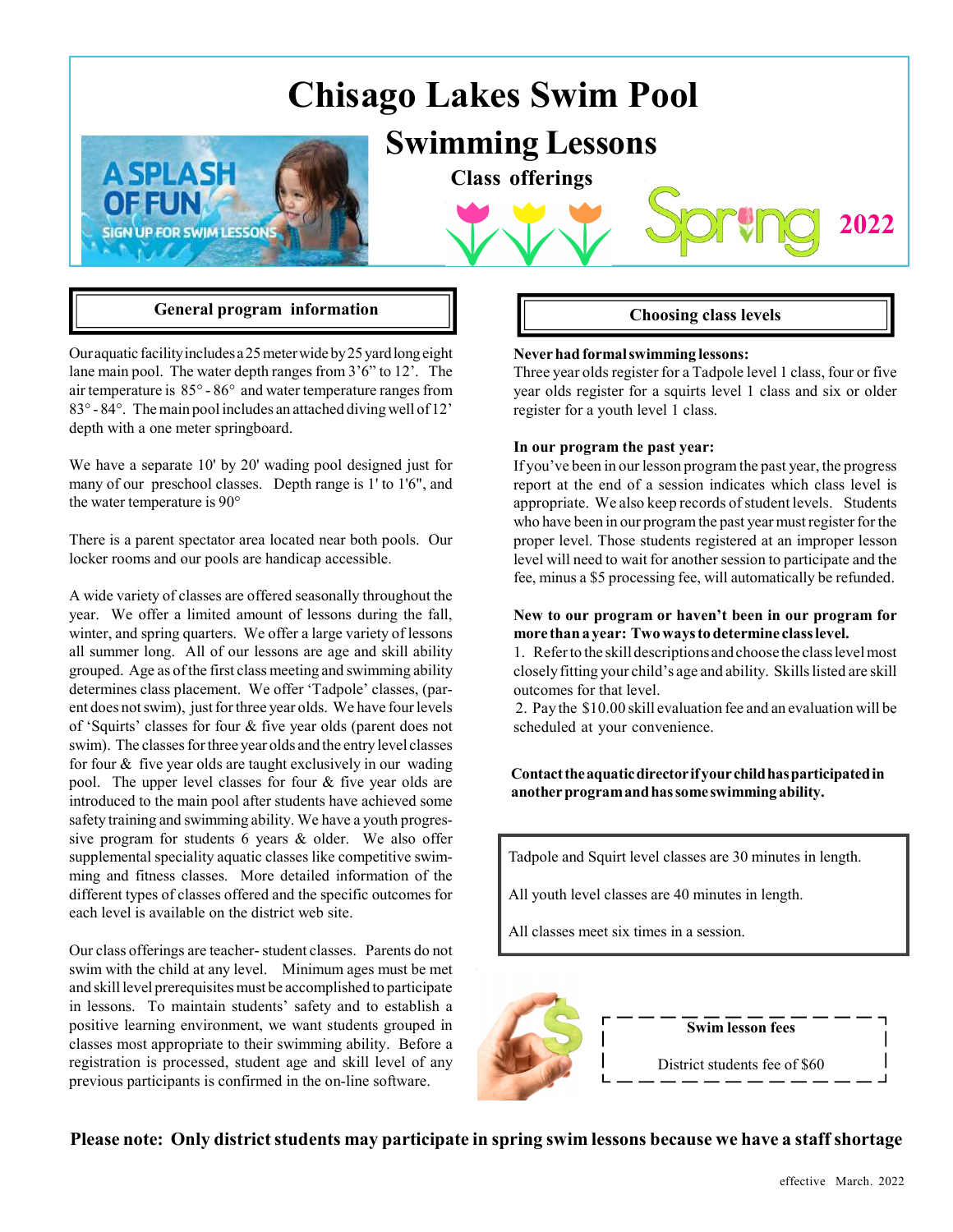### Registration information



On Line registration begins March 21, 2022 at 9AM



Swim lesson fees District residents only fee of \$60

## [click here for the on line registration link](http://chisagopool.registryinsight.com/)

active March 21, 2022 9AM

### General information

• Registrations taken on line. No phone registrations are accepted. There is a high demand for lessons and a severe staffing shortage. We accept only district #2144 student registrations because of limited space and limited instructors. Registrations will be taken until a class is full. The information line, web site, and on-line registration site are updated regularly.

• Registrations must include payment to be complete. A registration will not be processed if it is missing the class fee. Credit cards are accepted on line.

• On line registration click on the red link above or on the aquatic web page to set up an account and register on line. Registrations for district students begins March 21, 2022

• Registrations are accepted until a class is full or classes begin.

• Once a class is full, students are placed on a 'wait list', no fee is charged at that time. If space opens up, students are automatically placed on a FCFS basis into open spots

### • Confirmation of class placement will be emailed. You will receive a final email confirmation approximately 1 week prior to the start of a session.

• Students who have been in our program must register for the proper level. Those students registered at an improper lesson level will need to wait for another session to participate and the fee, minus a \$5 processing charge, will automatically be refunded.

• New students pretested the first class that exceed or do not meet the class standards may be moved. Only a limited number of adjustments can be made the first lesson. The lesson supervisor has final class placement decisions. If no space is available, students will need to wait for another session to participate and the full fee will be refunded.

Refund or lesson 'change' requests must be in writing (email)!!

### Class confirmations

• Lesson registration class final placement confirmations will be emailed approximately 7 days prior to the start of the lesson session.

### Lesson fee refund policy (must be in writing)

• Any refund request made in writing five business days prior to the start of the first lesson will be refunded the lesson fee minus a \$5 processing fee. Any refund request made in writing less than five business days prior to the start of the first lesson and the end of the second day of classes will be refunded 1/2 the lesson fee. No refunds will be issued after the end of the second lesson.

### \$5 processing fee charged for refund or for lesson 'change' requests

### Lesson change policy (must be in writing)

• Any request for a time, session, or class change will be treated similar to a refund. Lesson change requests must be made in writing five business days prior to the start of the first lesson. If space is available, the change will be made and the \$5 processing fee will be charged. Any lesson change request made in writing less than five business days prior to the start of the first lesson and the end of the second day of classes 1/2 of the lesson fee will be charged and the change made if space is available. When you register for a swim class, you are reserving a spot and taking away from another. Requests in writing and deadline dates will apply for any lesson change request.